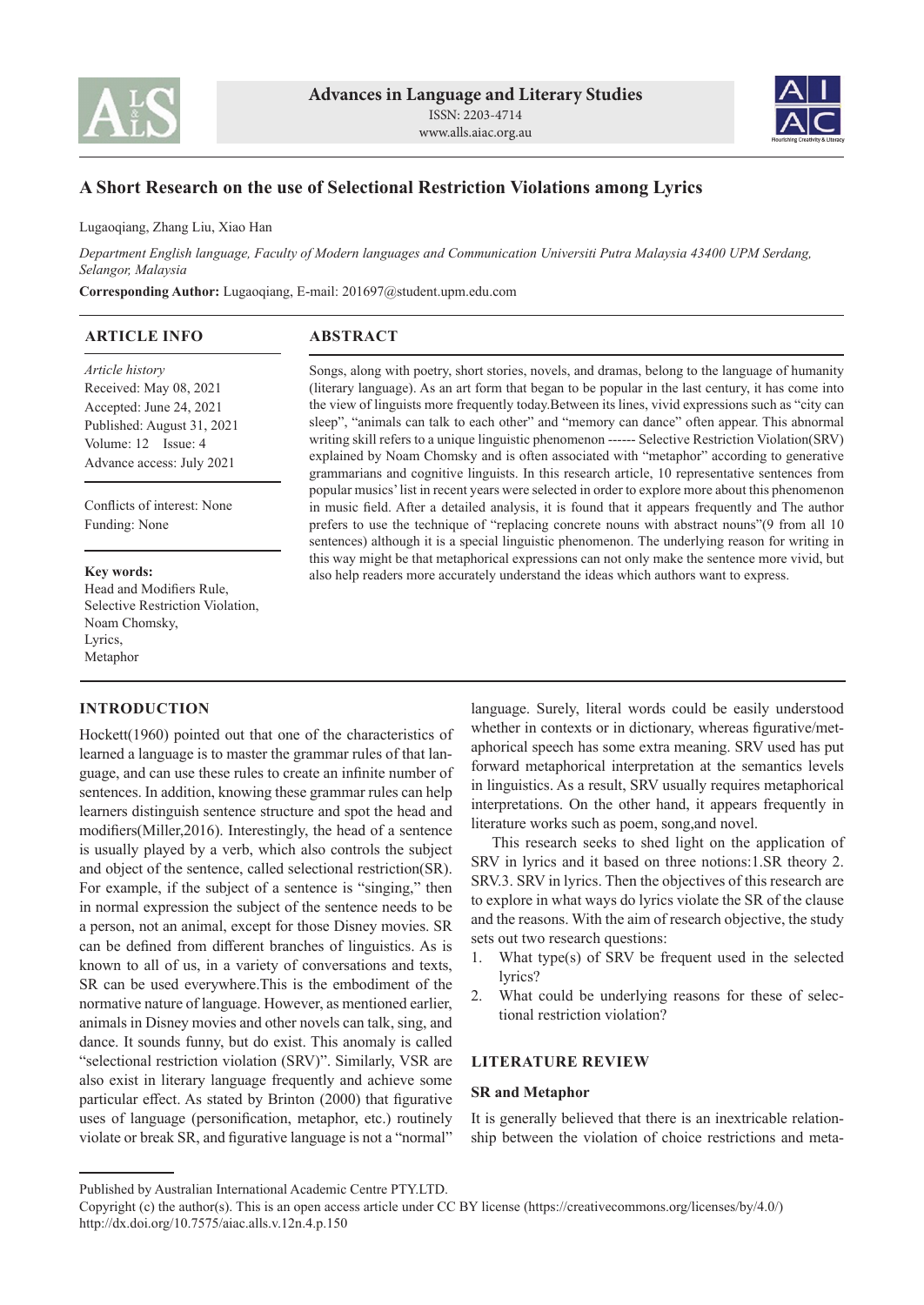phor. Compared with most normally rule-abiding sentences, rule-violating sentences do not occupy a large proportion, but such "rule-restriction" can be used as a basis for metaphorical judgment in many cases (Loewenberg,1975). In this regard, Chomsky (1965) believes that the rule-breaking sentences are clearly represented by analogy, while Rankoff and Johnson (2008) figure out this is based on the cognitive level of usage.

To sum up, no matter what the function of the violation of alternative restrictions is, quite a number of linguists have reached a consensus that there is a strong direct connection between alternative restrictions and metaphor.

## **Selectional Restriction in Literature (Short Story, Poetry, and Lyrics)**

First of all, SR in short stories. Novels are often filled with symbolic expressions, 'The text is now transformed into an art symbol which is autonomous in form and expressive in function'(Gargesh, 1991: 192). Pourgharib and Rabi (2018) found that this symbolic expression could make short stories more complex, and he thought the conventionally 'characterized' lexicon functions to create the real-world actors/experiencers, mostly in two different strategies on the concrete combination: either [+ Human] attributes would be given to [-Animate] nouns, or [- Human] attributes would be given to [+ Animate] nouns. There is, thus, transference of qualities suggestive of inanimate objects to human beings and vice versa.

Secondly, SR in poetry. The use of SR in poetry is relatively rich because it is more symbolic than the short story. Petrick(1977) indicated that in poems, the author often used additional functions violating the restriction of choice, such as some clues suggesting extra meanings. Other linguists call it "locations of collocations". They agree with Chomsky (1965) that "sentences that break rules can usually be explained by metaphor", and thought that the use of grammatical methods to analyze poetry is not only feasible but also attractive (Hendricks, 1969). In addition, Nahajec(2009) used SRV to analyze the poem "The Tyre", indicated that this writing method can help readers to present a certain concept after a series of violations of selectional restriction, and helped them have a better understanding on some connotative expression.

Lastly, SR in lyrics. Examples of this theory being applied to lyrics are still lacking. Soraya(2019) analyzed 9 songs were made by Maroon 5 in his doctoral thesis and then found that songwriters are skilled in using SR to express their inner feelings and stir up fans' emotions.

In conclusion, selectional restriction is widely used in literary languages, and many studies have applied it although not much research has been done about SR among lyrics field. However, since lyrics and short stories belong to the same humanistic language (literary language).Then the theories that can be applied to poetry and short stories should also useful in this research.

### **METHODOLOGY**

### **Data Collection**

The data we selected from 12 songs which from the most popular songs in the past few years, and then we selected 10 most suitable sentences for this research. This part showed in Table 1 for details.

## **Procedures**

So far, we have the body of this analysis -----10 sentences from lyrics. Next, in order to clarify the mechanism of the SRV principle among sentences, the first step is to determine the verbs in each sentences and analyze the possibility of the noun before and after the verb. Specifically, if the verb in a sentence is "flow," then its subject must be either liquid or time.

Second, to list the nouns that the verb actually follows in the sentence and compare them to the verbs listed in Step 1.Simply put, this step compares "actual nouns" to "nouns that should be used." If there is a conflict, then we marked it as a SRV. The detailed data analysis was presented in the next section.

#### **DATA ANALYSIS**

In this section, 10 sentences were analyzed in details and explain the reasons why they violate the SR rule.

1*. I will then slowly close my eyes And be cuddled by a shining memory's breeze The winds trace back.All the memories with you. That's the only wish I have.*

*------From Various Artists*

The verb of this sentence is "cuddled."As a matter of simple common sense, a person can only be cuddled by another Human (perhaps a robot), those words will belong to classes of Human or Animate.But then the colplace used in the sentence is "be cuddled by shining memory's breeze." Logically, a person can't be hugged by memory.This is clearly a personification expression that gives "memory" some human charac-

| <b>Table 1.</b> 10 sentences were selected for this research |
|--------------------------------------------------------------|
|--------------------------------------------------------------|

| Lyrics                                                                                     | Song's name                   | Singer's name                    |
|--------------------------------------------------------------------------------------------|-------------------------------|----------------------------------|
| 1. And be cuddled by shining<br>memory's breeze                                            | One last you                  | Various Artists                  |
| 2. I can't erase the time of sleep                                                         | Two Steps<br>From Hell        | Tomas<br>Bergersen               |
| 3. Regrets dancing around my<br>head,                                                      | <b>Breathe</b>                | <b>Backstreet</b><br><b>Boys</b> |
| 4. Secretes sleeping all over this<br>bed, memories of what we did,<br>got mixed with you. | <b>Breathe</b>                | <b>Backstreet</b><br><b>Boys</b> |
| 5. I'm swept away by your love                                                             | Drowning                      | <b>Backstreet</b><br><b>Boys</b> |
| 6. The frozen time began to flow One last you                                              |                               | Various Artists                  |
| 7. Cover me with dreams                                                                    | Drowning                      | <b>Backstreet</b><br><b>Boys</b> |
| 8. Set adrift on memory bliss of<br>you                                                    | Set adrift on<br>memory bliss | <b>Backstreet</b><br><b>Boys</b> |
| 9. The city sleeps and we are lost Take my hand<br>in the moment                           |                               | Simple Plan                      |
| 10. Cause our hearts are locked<br>forever.                                                | Take my hand                  | Simple Plan                      |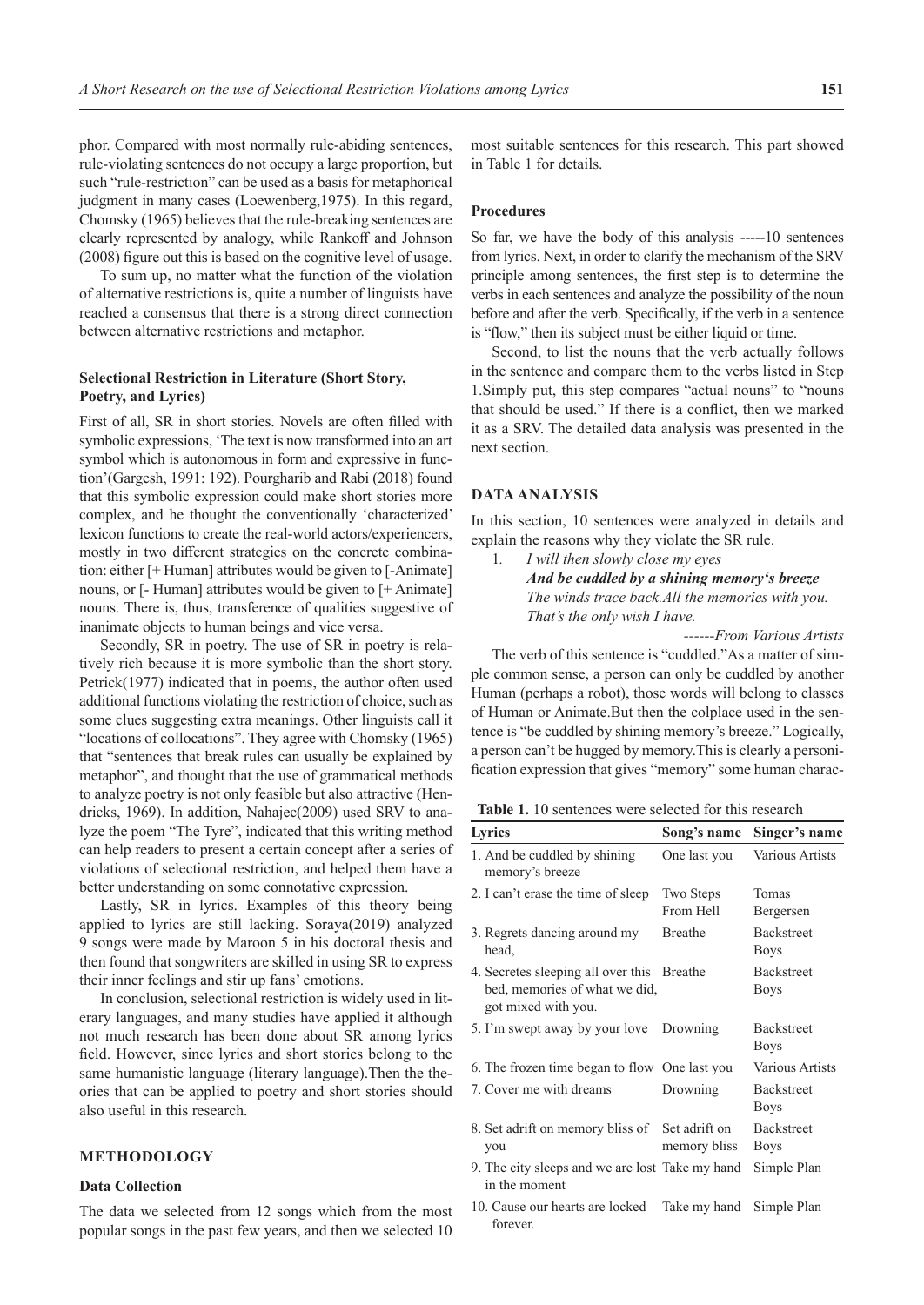it has a transition from "Human (Animate)" to "Abstract". 2. *Burn the page for me*

*I cannot erase the time of sleep I cannot be loved so set me free I cannot deliver your love*

*or caress your soul so.*

*------ From Tomas Bergersen* The verb of "I cannot erase the time of sleep" is "erase". Many things belong to Concrete class can be erased, such as the marks written on a notebook, words on a blackboard, etc. In fact, the word "Concrete" was not chosen in the sentence, but "Time".In conclusion, it uses selectional restriction violation because it has a transition from "Concrete" to "Abstract".

*3. Regrets dancing around my head*

*Everything I never said,still numb from you*

*------ From Backstreet Boys* In this sentence, the verb "dancing" can only be matched with Human (even many ordinary people don't know how to dance), but in fact it uses an "Abstract" that couldn't possibly dance.This can be used to express the feeling of regret swirling around in the mind.

*4. Secrets sleeping all over this bed Memories of what we did Got mixed with you and it hurts.*

*------ From Backstreet Boys* Similarly,the verb of this sentence is "Sleep". Only Human or Animate can sleep. In other words, "Secrets"cannot sleep.It seems to express that a secret has slept forever, so no one will ever know those secrets. In conclusion, it uses selectional restriction violation because it has a transition from "Human (Animate)" to "Abstract".

*5. Everytime I try to rise above*

*I'm swept away by love Baby I can't help it,*

*You keep me drowning in your love.*

*------From Backstreet Boys* Next, "I'm swept away by love".The verb "Swept"should accompany with a "Concrete noun", but in fact the songwriter used "Love"--- an Abstract noun.

*6. The last day with you was truly magical The frozen time began to flow*<sup>1</sup> *At last the longest night has gone and brought in light I felt myself melt in the morning light.*

*------From Various Artists* As we all know, the noun that goes with the verb "Flow" must be liquid, such as water, a stream, a river, an ocean, etc.The author uses "Time" here, which endows time with a material attribute and is a metaphorical expression clearly.

*7. Go on and pull me under Cover me with dreams yeah Love me mouth to mouth now You know I can't resist.*

*------ From Backstreet Boys* In this sentence, the verb "cover" can only be matched with Concrete nouns, but in fact the song-writer used an "Abstract"noun -----dream.

*8. Set adrift on memory bliss of you The camera pans the cocktail glass Behind a blind of plastic plants I found the lady with the fat diamond ring.*

*------ From Backstreet Boys*

Next, "Set adrift on memory bliss of you".The verb phrase "Adrift on"should follow a "Concrete noun (especially liquid,such as a stream, a river, even an ocean)", but the the author used "Memory"--- an Abstract noun.

*9. The city sleeps and we're lost in the moment Another kiss as we're lying on the pavement If they could see us they would tell us that we're crazy ------From Simple Plan*

Next, the city is not a living animal or a human being, so it can't sleep. Here, the author uses a metaphorical expression, comparing the city to a person. When he is asleep, everything will be very quiet, so as to express the silence of the city.

*10. We can find some place to go Cause our hearts are locked forever. And our love will never die.*

*------From Simple Plan*

Lastly, the verb "Lock" can only be used for locks (whether those requiring keys,electronic locks, or fingerprint locks).Obviously, "Hearts" is not one of them. We can predict the reason why the author wrote this is in order to describe the love between two people as stable as being locked and will not separated forever.

In conclusion, after careful analysis of 10 sentences, the following conclusion can be figure out: the "concrete to abstract" writing technique was used in 90% (9 from 10) of the sentences, either animate/human nouns or concrete nouns are cleverly substituted by the use of abstract nouns. By now, we can answer our first research question: What type(s) of SRV is frequent used in the selected Lyrics? The answer is "from concrete nouns to abstract nouns".This data is summarized in Table 2.

## **DISCUSSION**

Through the analysis of the data, we find that the author is good at emoting some nouns.Cities can be "sleep" and time can be "frozen" in their works.In fact, such forms of writing can be generally classified as "metaphorical expressions", although they are often subdivided into similes, metaphors, metonymy, personification, and so on. Further investigation found that these phenomenon coincide with Chomsky's (1965) view point which we mentioned earlier. He argues that the breaking of SR can be more or less associated with metaphor. Based on this, this section focuses on metaphor.

The concept of "metaphor" all kinds of main views on specific literary works and historical environment, since Aristotle, after the Roman, medieval and Renaissance, the 18<sup>th</sup> century, the romantic age, until modern linguist Noam Chomsky (1965) in generative grammar school and Lakoff and Johnson's (1980) book "Metaphor we lived by", and believed that metaphor is a kind of mapping relationship between two concepts. For example, in the sentence "Argument is war"[ This example is from Lakoff & Johnson's book Mataphor We Lived By], one can use the cruelty of war to describe the state of two people when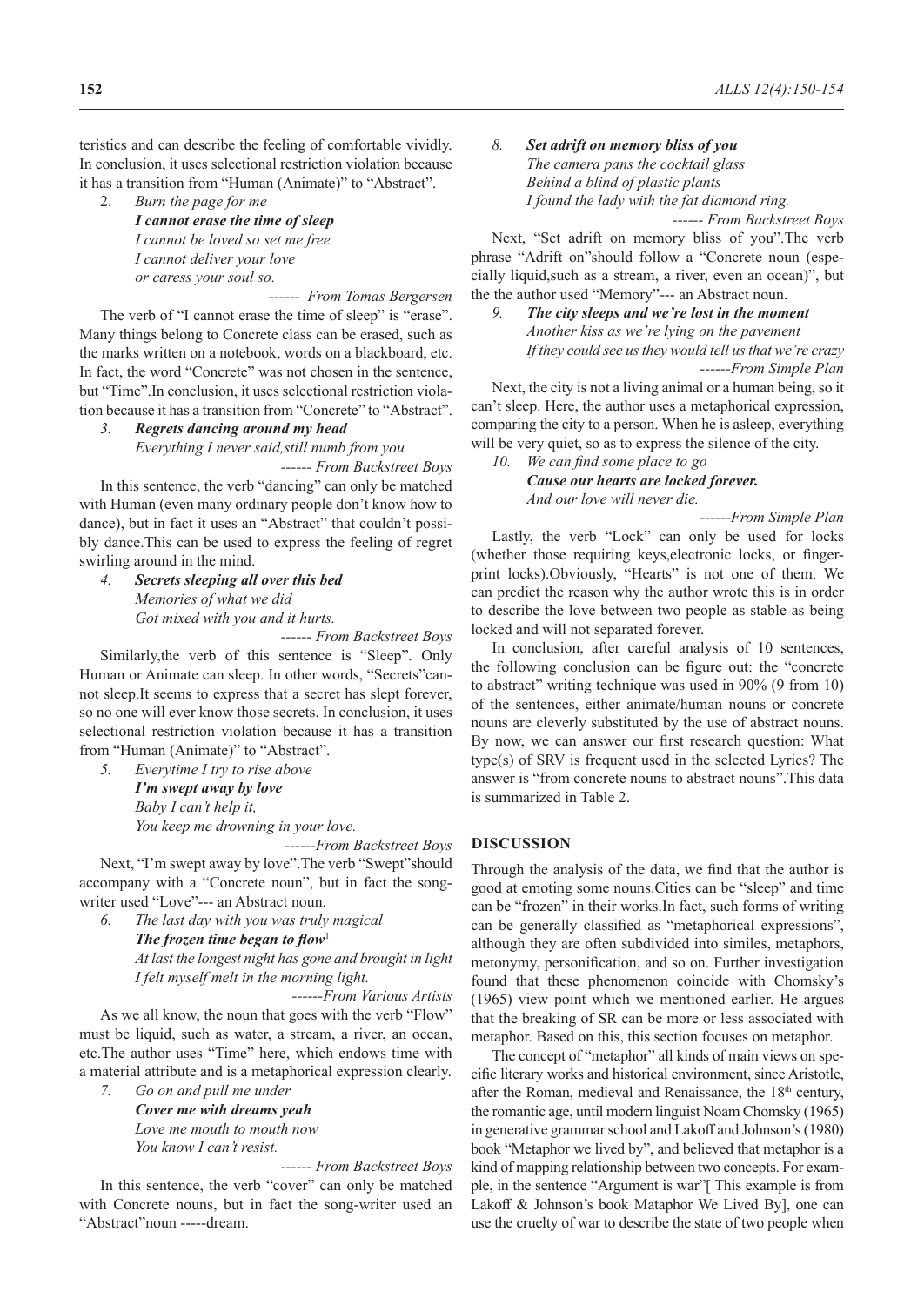they quarrel. On the one hand, it can make the sentence more vivid and facilitate people to produce more specific "picture" in their mind. On the other hand, it is a kind of "from the old to the new" process.Since the concept of "war" is clear after all, it can help people understand new concepts.

| Table 2. The describing of the noun classes that should be |
|------------------------------------------------------------|
| used and actual be used in these sentences                 |

|                                                              | Verb   | The noun<br>(subject or<br>object)<br>that actual<br>use in lyrics | The noun<br>classes that<br>should be used that actual<br>normally | The noun<br>classes<br>be used |
|--------------------------------------------------------------|--------|--------------------------------------------------------------------|--------------------------------------------------------------------|--------------------------------|
| 1. And be<br>cuddled<br>by<br>shining<br>memory's<br>breeze. |        | Cuddle Memory's<br>breeze                                          | Animate(Human) Abstract                                            |                                |
| 2. I cannot<br>erase the<br>time of<br>sleep.                | Erase  | Time's<br>sleep                                                    | Concrete                                                           | Abstract                       |
| 3. Regrets<br>dancing<br>around<br>my head.                  | Dance  | Regrets                                                            | Human                                                              | Abstract                       |
| 4. Secrets<br>sleeping<br>all over<br>this bed.              |        | Sleep Secretes                                                     | Animate                                                            | Abstract                       |
| 5. I'm swept Swept Your love<br>away by<br>love.             |        |                                                                    | Concrete(such as Abstract<br>hurricane)                            |                                |
| 6. The<br>frozen<br>time<br>began to<br>flow.                | Flow   | Time                                                               | Concrete(such as Abstract<br>liquids)                              |                                |
| 7. Cover<br>me with<br>dreams<br>yeah.                       |        | Cover Dreams                                                       | Concrete                                                           | Abstract                       |
| 8. Set<br>adrift on<br>memory<br>bliss of<br>you.            | Adrift | Memory                                                             | Animate(Human) Abstract                                            |                                |
| sleeps<br>and we're<br>lost in the<br>moment.                |        | 9. The city Sleep The city Animate                                 |                                                                    | Concrete                       |
| 10. Cause<br>011r<br>hearts<br>are<br>locked<br>forever.     |        | Lock Our heart                                                     | Concrete                                                           | Abstract                       |

To be specific, in the 10 sentences we selected, there is a large proportion of this situation, and we will cite a few typical examples here:

## *1. Regrets dancing around my head*

*Everything I never said,still numb from you*

In this sentence, the author compares "regret" to a dancer who dancing in his head. To analysis it in conceptual metaphor theory as shown in Table 3:

2. *The last day with you was truly magical The frozen time began to flow*

 *At last the longest night has gone and brought in light*

*I felt myself melt in the morning light.*

To analyze it in conceptual metaphor theory as shown in Table 4:

|  | <b>Table 3.</b> The analysis of "Regrets dancing around my |  |  |  |
|--|------------------------------------------------------------|--|--|--|
|  | head" in conceptual metaphor theory                        |  |  |  |

| <b>Target domain</b>                                             |               | Source domain                        |
|------------------------------------------------------------------|---------------|--------------------------------------|
| Regret                                                           |               | $\rightarrow$ Dancer                 |
| A status of o lingering regret in the mind $\rightarrow$ Dancing |               |                                      |
| The most painful moment                                          |               | $\rightarrow$ Climax of the<br>dance |
| Forget the regretful experience                                  | $\rightarrow$ | Dance curtain call                   |

**Table 4.** The analysis of "The frozen time began to flow" in conceptual metaphor theory

| <b>Target domain</b> |               | Source domain            |
|----------------------|---------------|--------------------------|
| Time                 | $\rightarrow$ | River (or steam)         |
| The speed of time    | $\rightarrow$ | The speed of river       |
| Time stopped         | $\rightarrow$ | The river water freezed  |
| Time starts flowing  | $\rightarrow$ | The river starts thawing |

## **Table 5.** The effect of writing sentences in this way

| Lyrics                                              | The effect of writing it this way    |  |  |
|-----------------------------------------------------|--------------------------------------|--|--|
| 1. And be cuddled by<br>shining memory's breeze.    | Express a feeling of comfort.        |  |  |
| 2. I cannot erase the                               | Express author's mood and feeling    |  |  |
| time of sleep.                                      | at that time.                        |  |  |
| 3. Regrets dancing                                  | Express thr status that regret in    |  |  |
| around my head.                                     | author's mind.                       |  |  |
| 4. Secrets sleeping all                             | It means the secret has never been   |  |  |
| over this bed.                                      | told.                                |  |  |
| 5. I'm swept away                                   | It used to show the intensity        |  |  |
| by love.                                            | of love.                             |  |  |
| 6. The frozen time                                  | It used to show the status of static |  |  |
| began to flow.                                      | to dynamic.                          |  |  |
| 7. Cover me with dreams yeah.                       | It used to show the state of life.   |  |  |
| 8. Set adrift on memory<br>bliss of you.            | It used to show author; sfeelings.   |  |  |
| 9. The city sleeps and we're<br>lost in the moment. | It used t indicate silence.          |  |  |
| 10. Cause our hearts are                            | It shows the mood of falling in      |  |  |
| locked forever.                                     | love.                                |  |  |